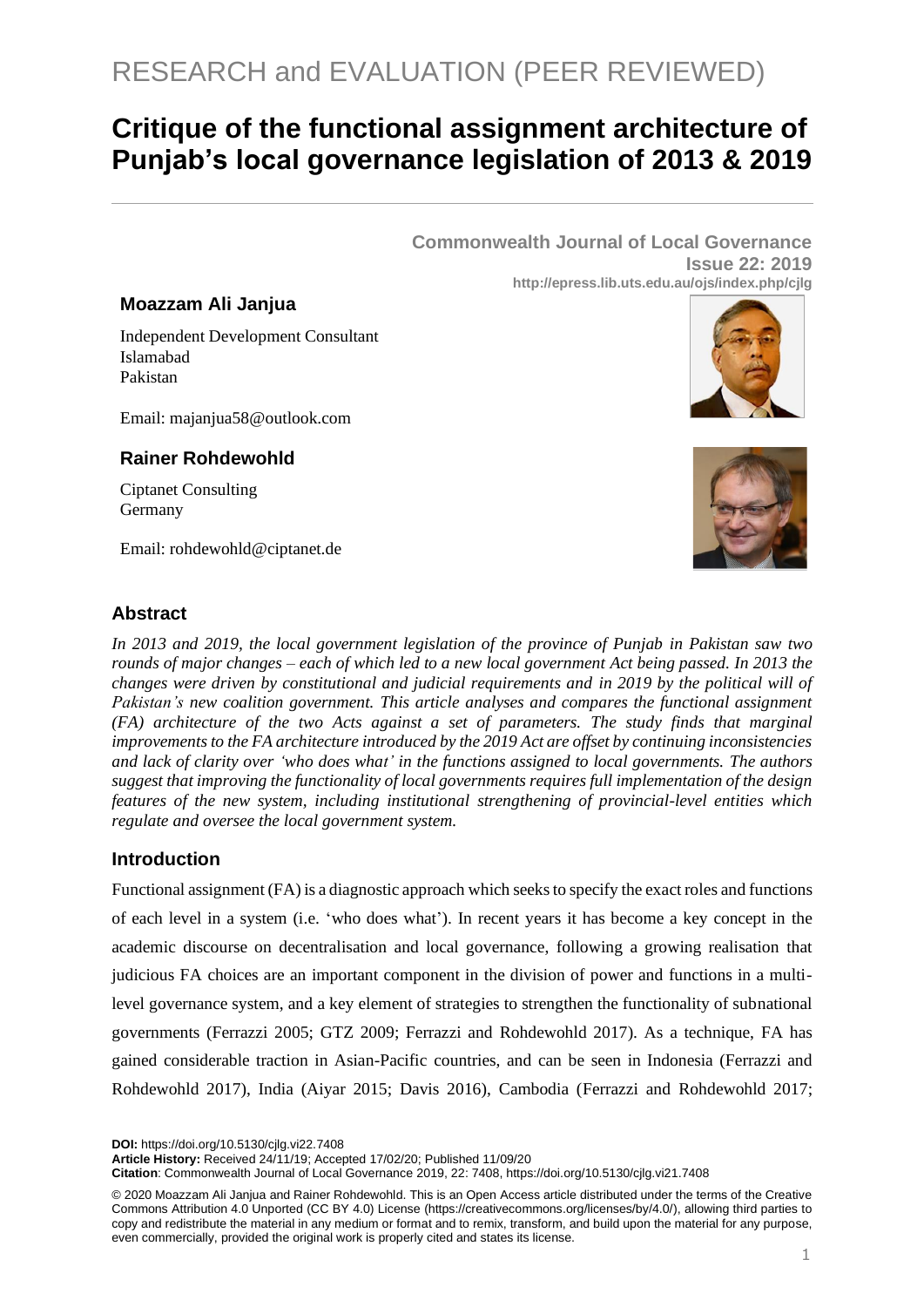NCDD 2012, 2013), Mongolia (DPSP 2017, 2018) and Nepal (FIARCC 2017). It has found its way to Africa ('Nyane 2016) and has been promoted by development partners (Rohdewohld 2018).

During the last decade, Pakistan has experienced two rounds of extensive local government reforms. The first (2010–2013) followed the 18<sup>th</sup> Constitutional Amendment of 2010 and resulted in a raft of new local government Acts in all four provinces. Unlike the 2001 reforms driven by the last military government, the reforms of 2010–2013 have seen little academic scrutiny; notably, examination of the FA architecture within these Acts has been missing entirely. The second, more recent wave of local government reforms, which followed the 2018 election victory of the Pakistan Tehreek-e-Insaf (PTI) party at federal and provincial level, has further changed the multi-level government structure in the provinces of Punjab and Khyber Pakhtunkhwa (KP).

This article analyses the FA architecture of the two most recent local government laws in Pakistan's largest and most populous province, Punjab: the 2013 Punjab Local Government Act (hereafter referred to as 'PLGA-13') and the 2019 Punjab Local Government Act (hereafter referred to as 'PLGA-19').<sup>1</sup> To carry out this analysis, the authors have applied the conceptual framework developed by Ferrazzi and Rohdewohld (2017), which distinguishes two major archetypes of FA architecture (i.e. the 'general mandate' and the 'list model'), differentiates different types of functions (such as 'obligatory' and 'discretionary'), and examines the process for making assignment decisions regarding the application of criteria and the involvement of sector institutions (see Table 2). The paper then seeks to link this FA analysis to an overall assessment of the functionality and performance of the province's local government system. However, the authors are aware that this effort is constrained by two main factors: the lack of empirical evidence as to the efficacy or otherwise of the Punjab local government system operating since 2013, and the fact that the changes introduced in 2019 have been mostly informed by the political priorities of the new PTI-led provincial governments rather than by observable, empirical shortcomings (or successes) of the legislative framework established in 2013.

#### **Methodology and structure**

The paper is based on a desk review of the two local government acts of the province and related legal instruments, and a review of existing literature. The analysis of the acts follows the analytical framework used by Ferrazzi/Rohdewohld (2017) for other Asian countries (see Table 2).

The paper first contextualises the 2013 and 2019 reforms and outlines the main design features of both laws. The second part analyses their functional assignment architecture. The third part discusses the potential impact of the chosen functional assignment architecture on the overall performance and

<sup>&</sup>lt;sup>1</sup> The 2019 legislation was split into two Acts: in addition to PLGA-19, the Punjab Panchayats and Neighbourhood Councils Act 2019 deals with the newly-created level of *panchayats* and neighbourhood councils. This paper, however, focuses only on PLGA-19.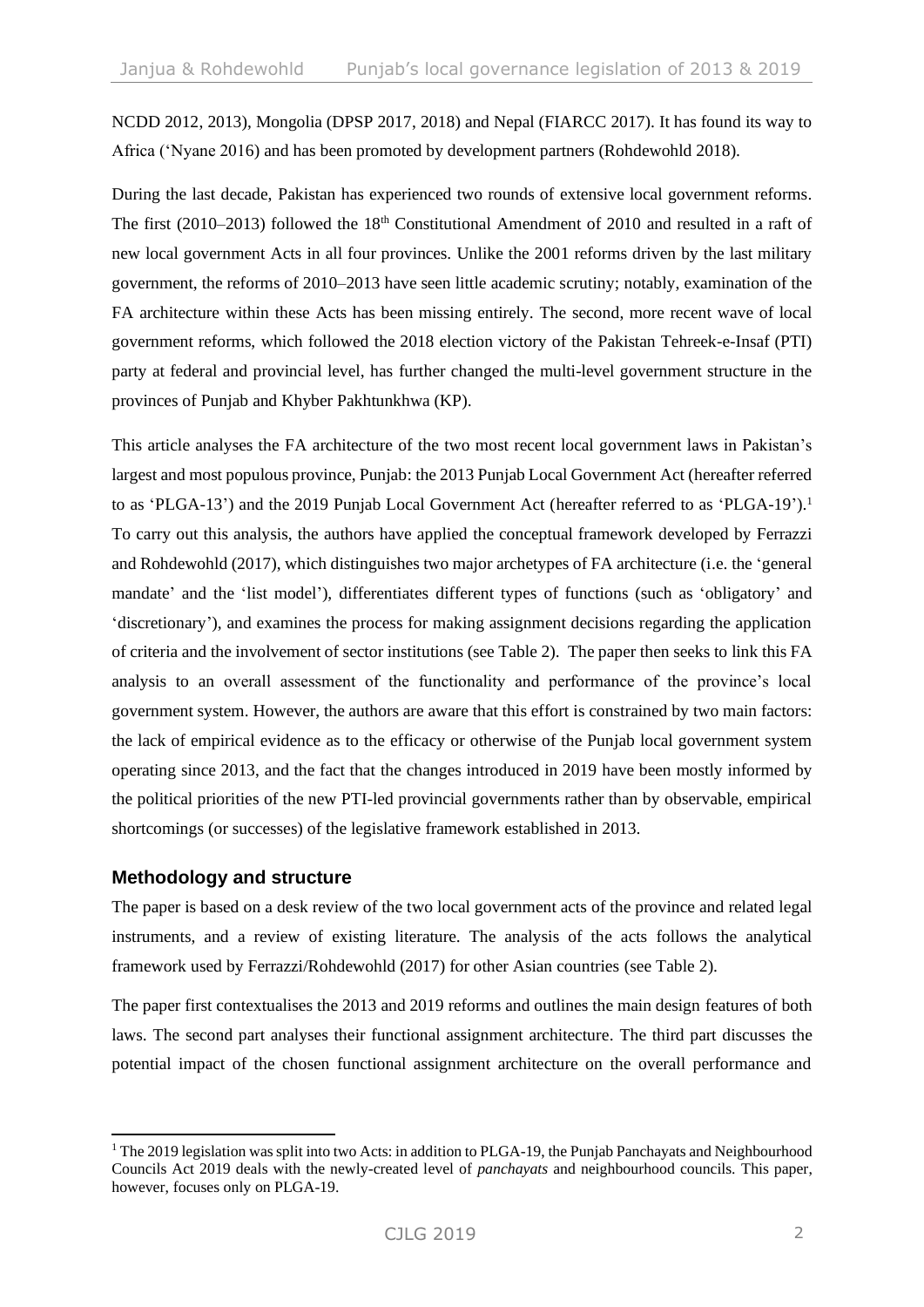functionality of the local government system and summarises some policy recommendations for making the local government system more workable.

# **Context and main features of PLGA-13 and PLGA-19**

Pakistan has had a chequered history when it comes to local government systems. Its *"countercyclical pattern of local democracy"* (Cheema et al. 2015, p. 68) saw military governments introduce systems of local representation and political participation (such as in 1959 by General Ayub, in 1979 by General Zia, and in 2001 by General Musharraf), only for these to be scrapped once a civilian government returned to power.<sup>2</sup> As a result one can argue that in Pakistan, decentralisation *"suffered from democratization"* (Ferrazzi and Rohdewohld 2017, p. 188). It was not until the 18<sup>th</sup> Constitutional Amendment in 2010 that local governments gained legal protection and provinces – which were given sole jurisdiction over local government affairs – were compelled, under Article 140A, to devolve political, financial and administrative responsibilities to elected representatives of local governments (PILDAT 2013; Ali 2018). In Punjab, these changes resulted in the formulation of PLGA-13. However, as the completion of local elections under this Act was severely delayed, it was not until January 2017 that elected local representatives assumed office (CLGF 2018).

PLGA-13 and subsequently PLGA-19 stipulated several types of local governments for urban and rural areas (see Table 1). Union councils were established as a lowest tier of local government everywhere except under municipal committees (see Table 1). PLGA-13 further established district health authorities and district education authorities as separate types of local governments. However, Afzal (2018) described them as *"a local government project in name only"* and as *"mere outposts of the Punjab provincial government"* because their institutional set-up reinforced the dominance of provincial-level institutions. 3

| PLGA-13                     |                   | PLGA-19                  |                 |  |
|-----------------------------|-------------------|--------------------------|-----------------|--|
| Urban                       | Rural             | Urban                    | Rural           |  |
| Metropolitan corporation    | District councils | Metropolitan corporation | Tehsil councils |  |
| (with urban union councils) | Union councils    | Municipal corporation    |                 |  |
| Municipal corporation       |                   | Municipal committee      |                 |  |
| (with urban union councils) |                   | Town committees          |                 |  |
| Municipal committee         |                   |                          |                 |  |

*Table 1: Types of local governments (2013 and 2019)*

Tellingly, also, the law did not establish a hierarchical or functional relationship between the levels or types of local government. The only direct link established was that between rural union councils and

<sup>2</sup> See Islam (2015) for a historical overview on local government systems in Pakistan.

<sup>&</sup>lt;sup>3</sup> For example, the district authorities for health and education received the lion's share of fiscal transfers from the province (e.g. 83%, according to the 2017 Interim Provincial Finance Award), suggesting that only small fiscal grants are available for the other types of local government. Critical views on these authorities can also be found in Saleem et al. (2019).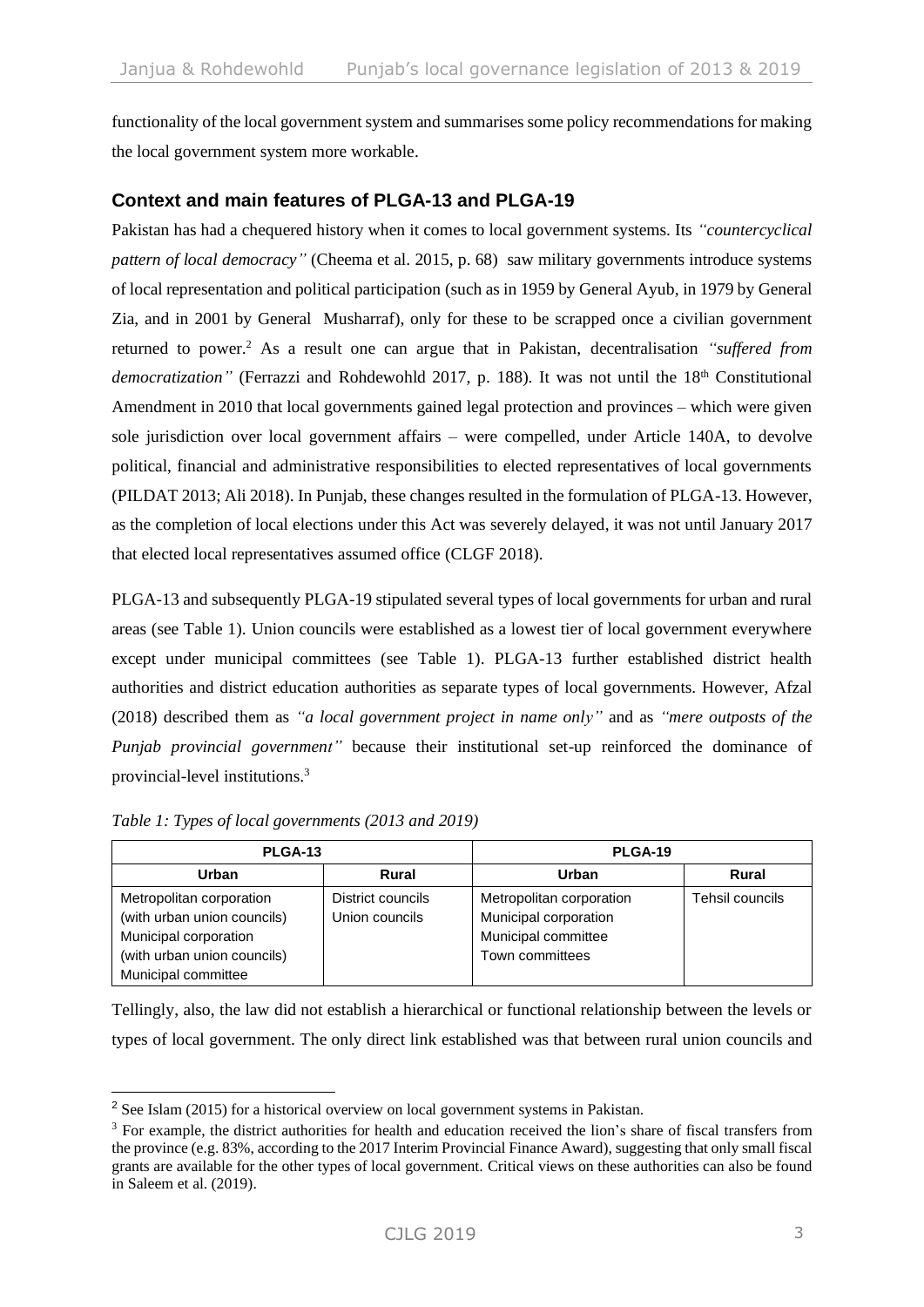their local district council: on the one hand the chairpersons of these union councils were made exofficio members of the district council, and on the other the district council was given authority to *"…exercise general supervision and control on the performance of functions by the Union Council"* in those cases where rural union councils *"having urban characteristics"* were given a wider set of (municipal) functions with the approval of the district council (see PLGA-13, Section 72(2) & (3). Similarly, chairpersons of urban union councils located within municipal and metropolitan corporation areas were made ex-officio members of their respective corporations. However, PLGA-13 created no established relationship or coordination arrangement within the district between any of municipal committee, municipal corporation, metropolitan corporation and district council. The law was also silent on cross-border cooperation between local governments – despite this being an important issue for services such as waste management, the environment, water and sewage, and for the integrated development of the district. Here, the PLGA-13 deviated from its predecessor the PLGO 2001, which had envisaged a District *Mushavirat* Committee for such purposes.

While PLGA-13 was based on the concept of **devolution**, in practice the devolution of administrative authority was severely restricted, and the overall administrative set-up of the province was never aligned with the political set-up of the local government system, therefore perpetuating a disconnect between the political, fiscal and administrative dimensions of decentralisation (Ferrazzi andRohdewohld 2017). With the exception of a small, local cadre of public employees, local governments were given no autonomy to appoint or dismiss staff – this remained a prerogative of the provincial government. PLGA-13 also applied the concept of **delegation** between provincial-level and local governments (Section 65(1)), and also within the local government system to the extent that, in principle, district councils, municipal corporations and metropolitan corporations could delegate functions to the union councils (Section 66(1)). These options, however, have (as far as the authors are aware) never been attempted or utilised.

PLGA-13 was short-lived. Conceived in the context of the 18<sup>th</sup> Constitutional Amendment, and implemented after substantial prodding by the Lahore High Court and the Supreme Court of Pakistan, its life ended in April 2019 with the passing of new legislation, PLGA-19. PLGA-13's short tenure on the statute books generated little empirical evidence that would allow for an assessment of its impact, and there were no efforts by the government (or any political parties) to seek such evidence before promulgating the new Act. Limited empirical evidence from Kasur District did indicate a number of weaknesses, namely: (i) the lack of a structured and participatory approach to determining development spending, (ii) intermittent fiscal transfers from the province to the district, which hindered an efficient implementation of any development agenda, (iii) incomplete implementation of the administrative dimension of devolution, and (iv) a systemic weakness at the district council level, causing district councils to function more like extensions of union councils (because all union council chairpersons were ex-officio members of their district council) than independent local governments with their own issues and priorities (Janjua and Werter 2019).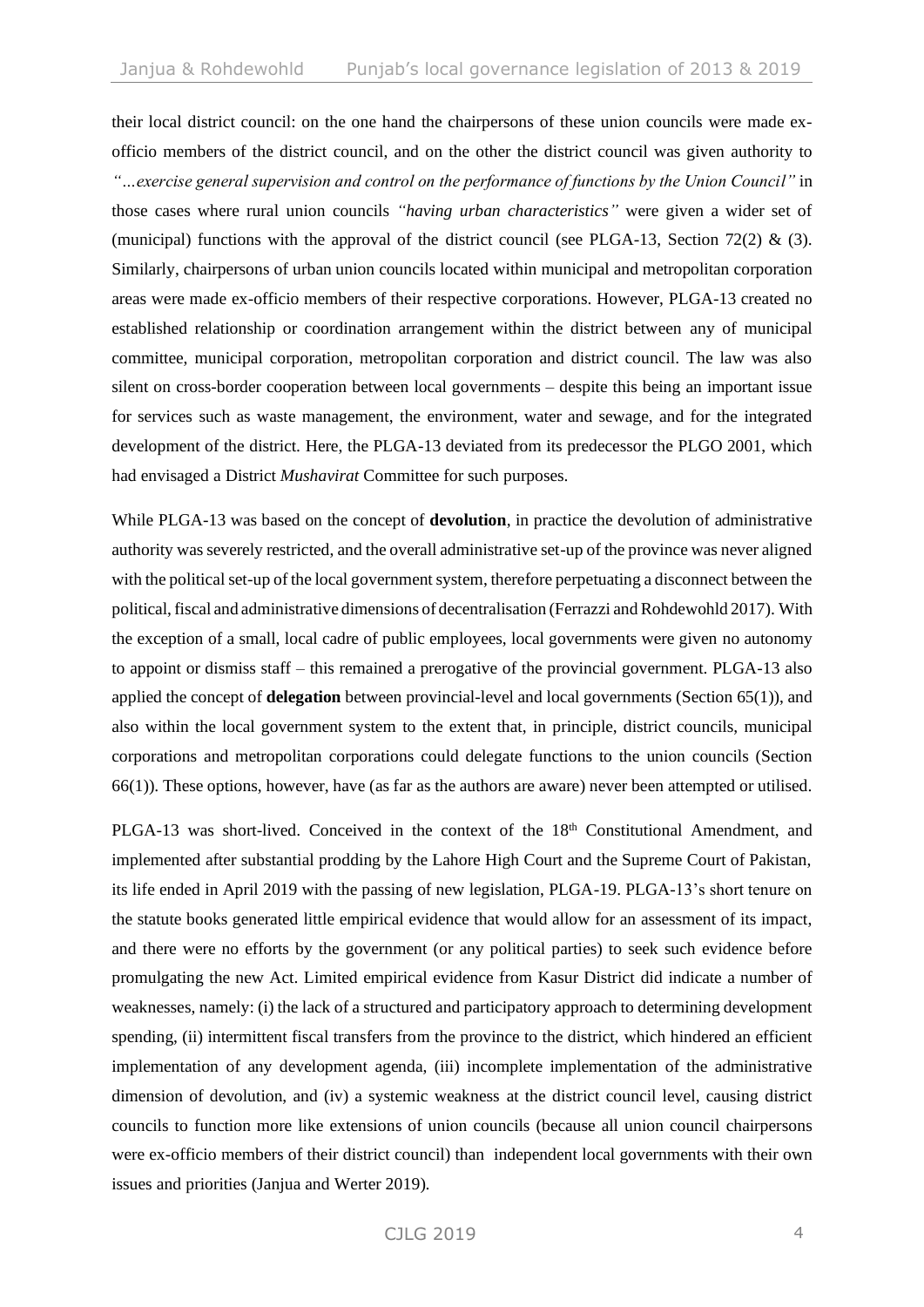Having attained power at national level, Pakistan's PTI party was able to influence the development of local government frameworks from the vantage point of the federal government and by using the party networks, despite constitutional provisions which assign sole jurisdiction for local government affairs to the provinces. The federal government coordinated the legislative process in Punjab and KP provinces; anecdotal evidence suggests that provincial political leaders and senior administrators, rather than driving changes themselves, required endorsement from the federal government for anything they hoped to implement. 4

PLGA-19 abolishes the district as a tier and type of local government even though a district administration continues to exist as regulated by the Punjab Civil Administration Act 2017. Instead, PLGA-19 defines several types of urban local government (such as metropolitan corporations, municipal corporations, municipal committees, and town committees) and one type of rural local government (*tehsil* councils). In regard to elections, instead of the 'first-past-the-post' system traditionally used in Pakistan, PLGA-19 introduces a closed-list proportional representation system, meaning parties receive seats on the local council according to their share of votes. Instead of voting for one candidate, citizens vote for a party list with a defined ranking of candidates. PLGA-19 also provides space for non-partisan 'electoral groups' to contest local elections. The head of local government is elected directly and separately from the council, and the law provides for a cabinet of councillors and professionals to advise and assist him or her. There are two other innovative features in PLGA-19: it provides for a minimum tenure of two years for officers posted in local governments, in order to reduce the disruption of services due to frequent transfers; and it makes provision for intermunicipal cooperation in the form of 'joint authorities' which can discharge functions on behalf of their member local governments. In addition, the Punjab Government passed the Punjab Village Panchayats and Neighbourhood Councils Act 2019 (hereafter referred to as 'VP&NCA-19'), which introduced a new and lower level of political representation and participation, along the same lines as the village and neighbourhood councils introduced by the PTI in KP in 2013. Technically, however, village *panchayats* and neighbourhood councils are not defined as 'local governments' in the Punjab – despite the fact that they have similar municipal responsibilities, are part of the fiscal transfer system to the sub-provincial level, and can be delegated tasks and functions by local governments established under PLGA-19.<sup>5</sup>

<sup>4</sup> See for instance online reports by the Associated Press of Pakistan on 8 April 2019 (www.app.com.pk/pmbriefed-on-new-local-govt-system-in-punjab, accessed 15/9/2019); *The Dawn* on 11 April 2019 *"PM Khan okays draft Punjab local govt law"* (https://www.dawn.com/news/1475281; accessed 15 September 2019); and *Daily Times* on 11 April 2019 *"PM gives nod to new LG system in Punjab"* (https://dailytimes.com.pk/375517/pmgives-nod-to-new-lg-system-in-punjab; accessed 15 September 2019).

<sup>5</sup> For a more detailed assessment of PLGA-19 and VP&NCA-19 see Janjua and Rohdewohld 2019.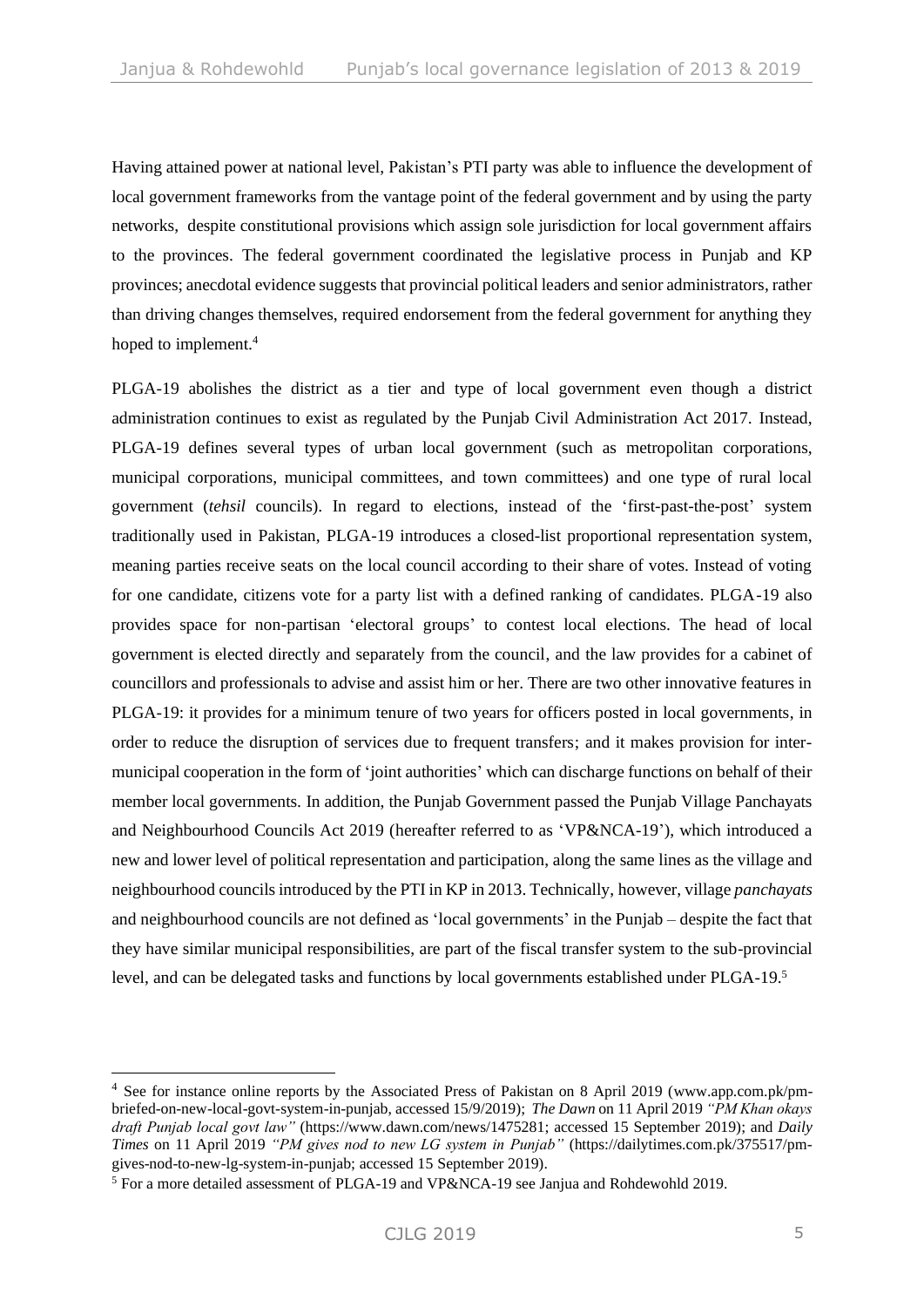The province's local governance legislation also provides for a 21-month transition period; as a result, local elections at any tier will not take place before the end of 2020. Until then, local government units are run by administrators appointed from the civil service.

#### **The functional assignment architecture in PLGA-13 and PLGA-19**

The FA analytical model proposed by Ferrazzi and Rohdewohld (2017) posits two archetypes of FA architecture: a general competence model(also called 'general mandate'), and a model based on specific, listed functions, known as a 'positive list' model. 'Positive lists' are further sub-divided into either 'closed' lists (if no other function can be added, other than by amending the relevant legal instrument), or 'open' lists (if the governing legal instrument allows the competent authority to add functions).

Applying this analysis to PLGA-13, it can be seen that its FA was of the 'positive list' type: that is, the law stipulated lists of functions for the different categories of rural and urban local governments. However, there was some ambiguity as to whether these lists were 'open' or 'closed' as defined in the Ferrazzi/Rohdewohld model. This paper argues that they were essentially closed lists, albeit with two broad exceptions. Firstly, union councils were allowed under Section 72(1)(g) to *"take other measures likely to promote the welfare, health, safety, comfort or convenience of the inhabitants of the Union Council"*; and secondly, district councils were allowed under Section 77(r) to *"undertake other developmental activities"*. Both these types of local government were therefore empowered to tackle issues not mentioned explicitly in their list of functions. However, the authors consider that these powers were too weakly worded in the overall context of PLGA-13 to be regarded as some kind of 'general mandate' for local government. This view is supported by the fact that – as pointed out by a number of observers – PLGA-13 did not cover all public authorities operating in the local governance sphere. Some agencies remained outside the control of local governments: notably, the Lahore Development Authority (and similar development authorities in other cities), the Parks and Horticulture Authority, and the Punjab Agricultural and Meat Company (PILDAT 2013).

Another weakness of PLGA-13 was that it did not distinguish between 'obligatory functions' and 'optional functions'; all listed functions appeared to be of equal significance. A long list was stipulated (see below), but without specifying the criteria and considerations used to assign functions to the different types of local governments. Only one consideration was mentioned in the Act, namely *"improved and efficient service delivery to the citizens"* (see Preamble and Section 65). Other criteria used in FA processes elsewhere (e.g. economies of scale, capacity, the ubiquitous 'subsidiarity') are not alluded to. There is also no evidence that any wider consultation on this issue took place in the preparation of the Act, or that any structured process was used to decide how functions should be assigned to levels of government.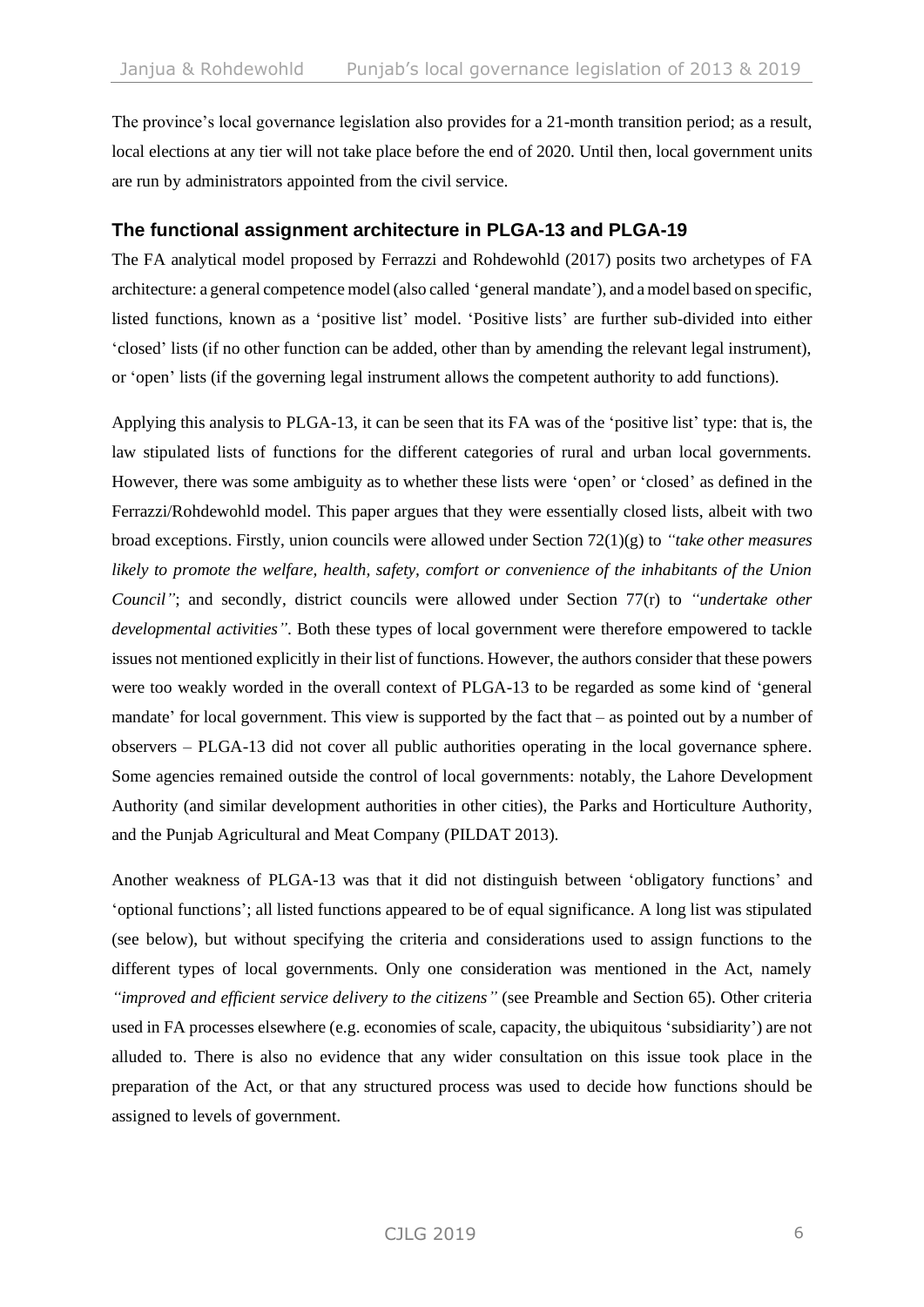As of late 2019, the province still had no fully functioning association of local councils; six years earlier, when PLGA-13 was being formulated, the existing association certainly lacked any real capacity to engage with the provincial government on this issue. Nor do civil society organisations appear to have been involved, or development partners. The involvement of provincial sector departments in assigning local government functions was unclear, and seemingly limited to discussions in the provincial cabinet.

To emphasise the importance of this issue, it may be useful to detail the wide range of functions expected of local governments under PGLA-13. Within the Act, the functions of each level of local government (with the exception of the district authorities for education and health) were grouped into clusters: (i) budget and finance, (ii) regulation and enforcement, (iii) planning (including spatial planning), (iv) economic development (v) municipal services and infrastructure, (vi) population registration (vii) emergency and disaster relief, (viii) social welfare/social protection, (ix) cultural affairs, (x) oversight and facilitation, and (xi) other functions. Not all functions were assigned to all levels, but the overall functional load for local governments was considerable. Under PLGA-13, all levels of local government were able to approve budgets and had the authority to establish levies, charges, fees and local taxes. These, however, needed to be vetted by the provincial government before entering into force. All local governments also had the authority to frame and enforce local bye-laws and regulations, and could issue licences and permits. Schedule VIII of the law contained a detailed description of these 'general powers' of local government. Framing and enforcement of rules, however, fell within the ambit of the provincial government.

All local governments were also tasked with land use and spatial planning (including those union councils 'having urban characteristics'). Significant functions for economic development were mentioned mainly for the municipal and metropolitan corporations, which were empowered to *"promote technological parks, cottage, and small and medium size enterprises"* (Section 87(1)(cc)). Economic functions of rural local governments were mainly in the fields of animal husbandry, cattle fairs and the provision of cattle pounds. The large majority of functions listed in the 2013 legislation were in the field of municipal services, such as paths and roads, public buildings and public spaces, street lighting, water and sanitation, waste management etc. In addition to providing and maintain rural water supply schemes, an amendment of the Act in 2017 specifically expanded the union councils' responsibility to include sanitation and solid waste collection, as well as sanitary disposal of solid, liquid, industrial and hospital waste. There was substantial overlap in these functions, since the possible linkages between the local governments which establish and manage public infrastructure (such as water supply systems) were not mentioned and considerations relating to economies of scale were not reflected. For the urban local bodies, the financially lucrative function of regulating *"affixing of signboards and advertisements"* was exempted in those localities where this function was being performed by the (provincial) Parks and Horticulture Authority.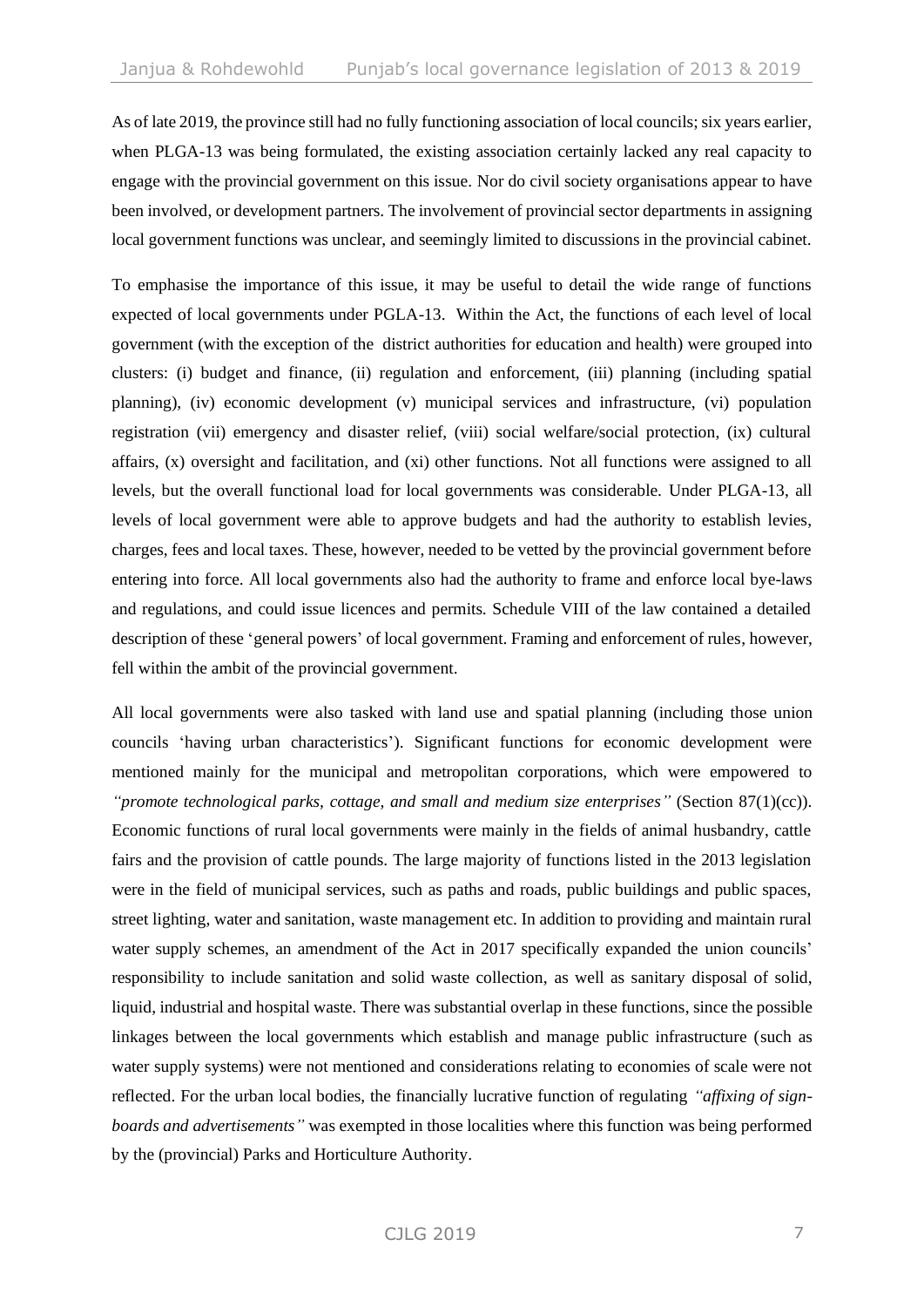Population registration functions (such as the registration of births and deaths) remained with the union councils and municipal committees. All local governments shared responsibility for emergency and disaster relief activities. The only social welfare function mentioned in PLGA-13 was the provision of relief for widows, orphans, the poor, persons in distress, and children and persons with disabilities; this function was only mentioned for the district councils and the urban corporations. Cultural affairs, such as organising fairs and local sports events, establishing libraries and reading rooms, or even museums and art galleries (in case of the urban corporations) were another significant element of the functional load given to local governments. Oversight and facilitation roles were specified only at union council and district council level. The former level was tasked to identify deficiencies in service delivery and make recommendations to the other local governments. District councils were to 'assist' those union councils which have urban characteristics in the discharge of the municipal services allocated to this type of union council. Otherwise, the law was silent about the mutual relationships between the different types of local government.

Other functions specified in the lists included, for instance, maintenance of data and information systems, maintenance of municipal archives and records, and – in the case of union councils – community mobilisation. For both union councils and municipal committees, the establishment of a dispute settlement system was an important function: they should nominate members of dispute resolution committees, known as *panchayat* or *musalihat anjuman*, and monitor their performance (see Chapter XII of the PLGA-13). The urban local governments (i.e. municipal committees, municipal corporations and metropolitan corporations) did have powers to delegate or outsource the discharge of their functions to other entities. According to Section 81(3), a municipal committee could *"*…*assign or outsource any of its functions in such manner and on such terms and conditions as may be prescribed".* Likewise, under Section 87(2) both metropolitan and municipal corporations could "…*entrust any of [their] functions to a person, an authority, agency or company through a contractual arrangement, on such terms and conditions as may be prescribed"*. This was in addition to the option to delegate functions to other local governments as described above. This stipulation in PLGA-13 was in marked contrast to the KP Local Government Act 2013, whose Section 115A clearly stipulated the contractingout of services as an exclusive responsibility of the provincial government.

Table 2 below compares Punjab's FA architecture under both PLGA-13 and PLGA-19 with that of other Asian-Pacific countries, as well as Pakistan's KP province.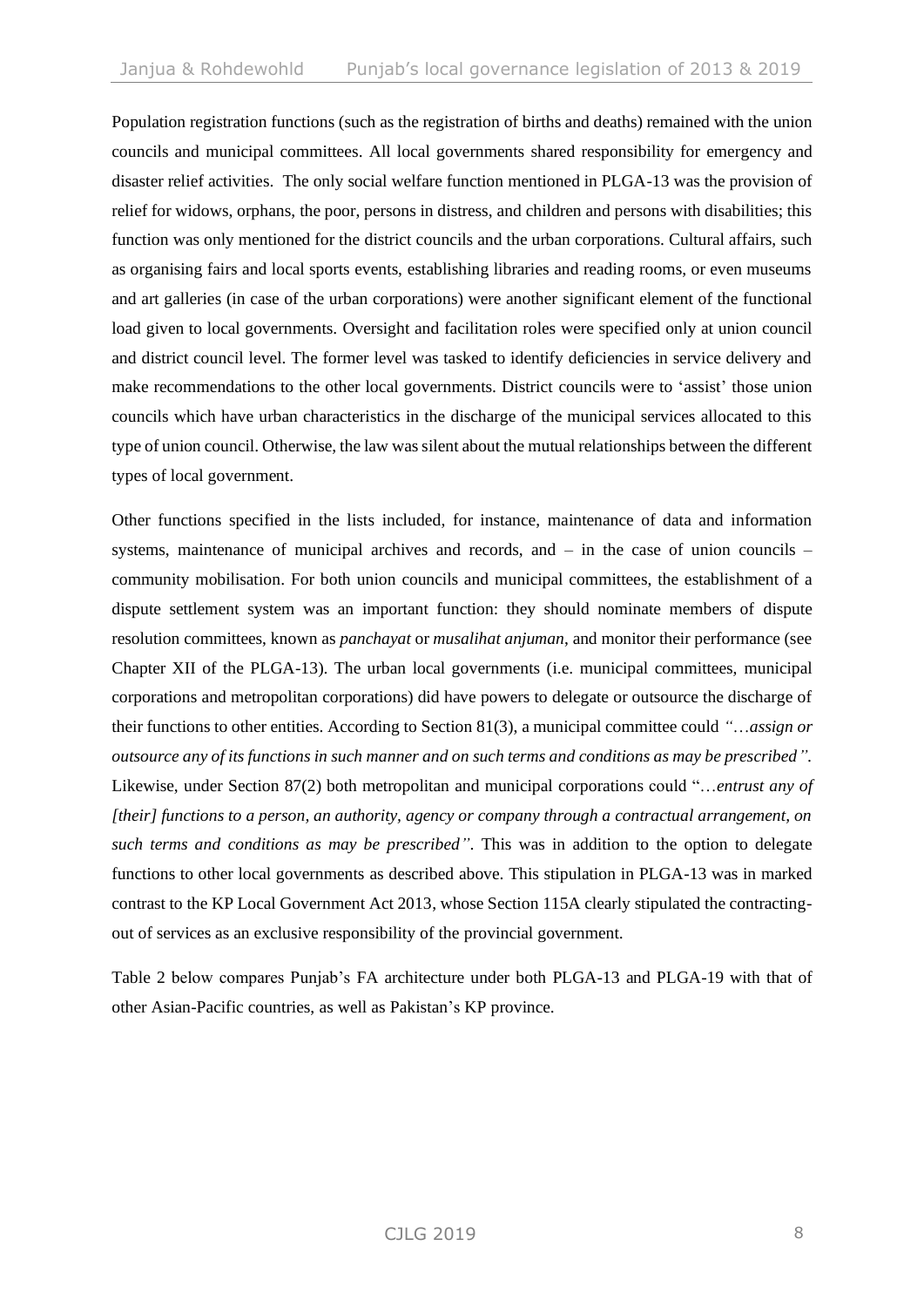|                                      | Cambodia                                                                                                                                                                        | India                                                                                                                                                                                                                          | Indonesia                                                                                                      | <b>Pakistan</b>                                                                                                                                                    |                                                                 |                                                                                                                                                                             |
|--------------------------------------|---------------------------------------------------------------------------------------------------------------------------------------------------------------------------------|--------------------------------------------------------------------------------------------------------------------------------------------------------------------------------------------------------------------------------|----------------------------------------------------------------------------------------------------------------|--------------------------------------------------------------------------------------------------------------------------------------------------------------------|-----------------------------------------------------------------|-----------------------------------------------------------------------------------------------------------------------------------------------------------------------------|
|                                      |                                                                                                                                                                                 | <b>Himachal Pradesh</b>                                                                                                                                                                                                        |                                                                                                                | <b>KP 2013</b>                                                                                                                                                     | Punjab 2013                                                     | Punjab 2019                                                                                                                                                                 |
| <b>Context factors</b>               | Part of rebuilding<br>state structures; weak<br>state capacity; long-<br>term vision and<br>strategy                                                                            | 1993 constitutional<br>amendment: local<br>government as<br>state subject;<br>dominating role of<br>national level in<br>fiscal issues and<br>sector programmes;<br>strong role of<br>'parallel bodies' for<br>sector services | 1998/1999:<br>democratisation and<br>regime change<br>2004 onwards: political<br>and economic<br>consolidation | Fragile law and order<br>situation; fragmented<br>governance system in<br>the province until<br>2018; 2010<br>constitutional reform                                | 2010<br>constitutional<br>reform; legacy of<br>previous systems | 2018 election<br>victory of PTI at<br>federal and<br>provincial level (KP,<br>Punjab,<br>Baluchistan);<br>interference of<br>federal level in<br>provincial<br>jurisdiction |
| <b>Decentralisation</b><br>modality  | 2001: devolution,<br>deconcentration and<br>delegation (agency<br>tasks); in practice<br>delegation<br>2008: devolution<br>('assignment'),<br>delegation and<br>deconcentration | Devolution<br>(although in practice<br>mostly delegation/<br>agency)                                                                                                                                                           | 1999: devolution and<br>delegation<br>2004 and 2014:<br>devolution,<br>deconcentration,<br>delegation          | Devolution                                                                                                                                                         | Devolution, with<br>some optional<br>elements of<br>delegation  | Devolution and<br>delegation; optional<br>elements of<br>delegation from<br>local governments<br>to other entities                                                          |
| <b>Typology of</b><br>functions used | 2001: not defined<br>2008: obligatory and<br>permissive                                                                                                                         | Not defined                                                                                                                                                                                                                    | 2004 and 2014:<br>obligatory and<br>discretionary<br>2014: 'general<br>government functions'<br>added          | Not defined                                                                                                                                                        | Not defined                                                     | Not defined                                                                                                                                                                 |
| Use of criteria                      | Not well documented<br>in results of the<br>review process                                                                                                                      | Criteria applied for<br>the 2009 State<br>Notification on<br><b>Activity Mapping</b><br>differ substantially<br>from those<br>advocated by the<br>union government                                                             | 2004: criteria devised<br>and applied<br>2014 revision: use of<br>criteria less clear                          | Criteria were used in<br>the two sector pilots<br>supported by<br>development<br>partners; but existing<br>legal framework does<br>not indicate use of<br>criteria | Not explicitly<br>mentioned                                     | Not explicitly<br>mentioned                                                                                                                                                 |

# *Table 2: Comparison of Functional assignment arrangements in Asia*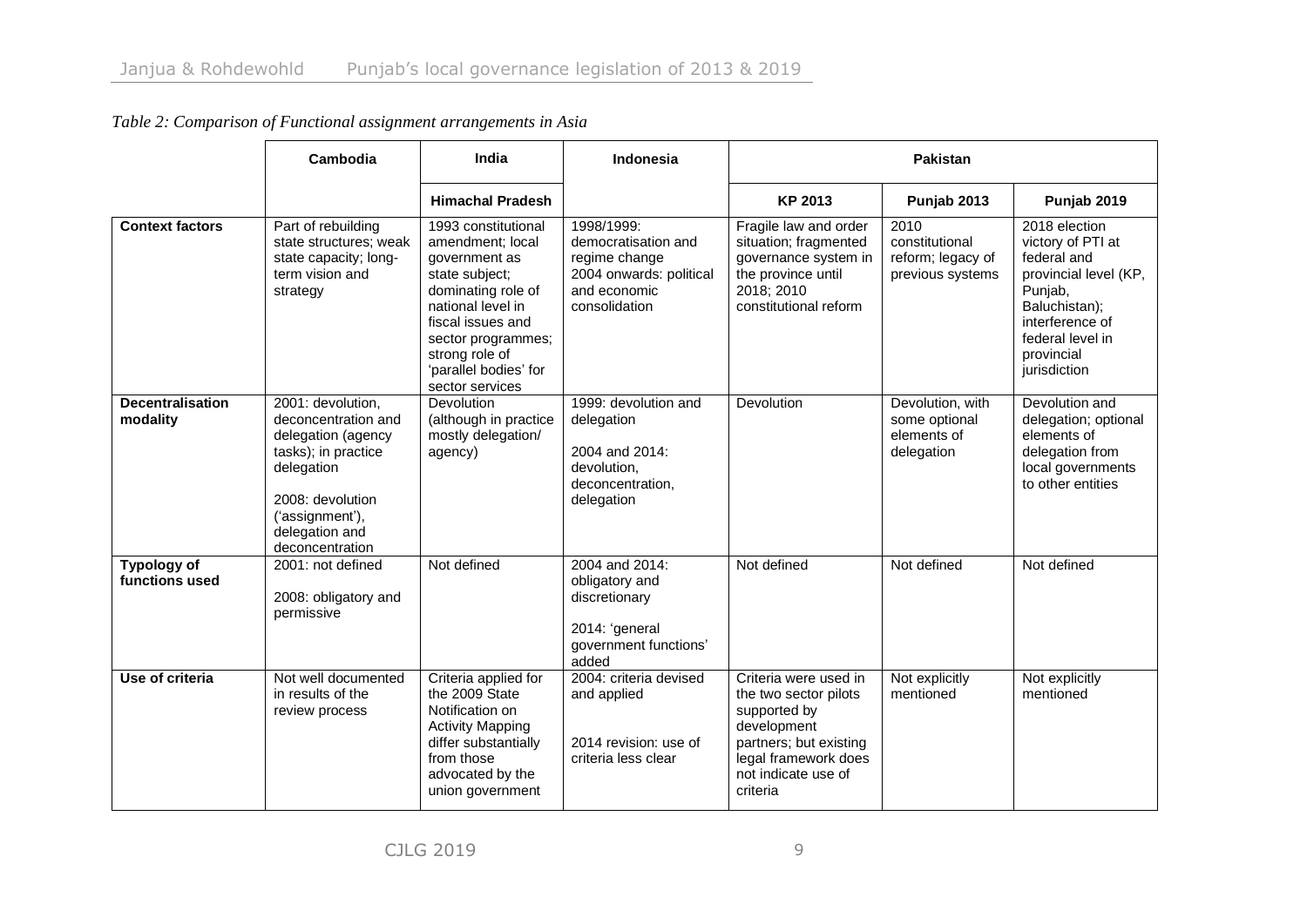|                                | Cambodia                                                                                                                                                                                    | India                                                                      | Indonesia                                                                                                                                                                                                                                                                                                                                                    | <b>Pakistan</b> |                                       |                                                                                                       |
|--------------------------------|---------------------------------------------------------------------------------------------------------------------------------------------------------------------------------------------|----------------------------------------------------------------------------|--------------------------------------------------------------------------------------------------------------------------------------------------------------------------------------------------------------------------------------------------------------------------------------------------------------------------------------------------------------|-----------------|---------------------------------------|-------------------------------------------------------------------------------------------------------|
|                                |                                                                                                                                                                                             | <b>Himachal Pradesh</b>                                                    |                                                                                                                                                                                                                                                                                                                                                              | <b>KP 2013</b>  | Punjab 2013                           | Punjab 2019                                                                                           |
| <b>Process</b><br>architecture | Structured;<br>institutionalised<br>support (NCDDS;<br>contractual<br>arrangements with<br>sector ministries<br>providing funds and<br>technical know-how);<br>sequence of steps<br>defined | 1996: None<br>2008: sequence<br>suggested, but<br>discontinued mid-<br>way | None (no institutional<br>structure in place)                                                                                                                                                                                                                                                                                                                | None (ad hoc)   | None (ad hoc)                         | None (ad hoc)                                                                                         |
| <b>Sector involvement</b>      | Integral part of the<br>NCDDS-supported<br>institutional<br>arrangements;<br>internal D&D working<br>groups of sector<br>ministries                                                         | 1996: very limited<br>2008: limited;<br>mainly for the initial<br>steps    | 1999: weak, ad hoc<br>sector working groups<br>2006-2015 in Aceh:<br>national sector<br>ministries invited to<br>make their case to<br>Ministry of Home Affairs<br>and Government of<br>Aceh working teams.<br>2004 and 2014 national<br>revisions: sectors<br>provided inputs through<br>Ministry of Home Affairs<br>and Government, in ad<br>hoc approach. | Ad hoc          | None                                  | None                                                                                                  |
| <b>Coordinating body</b>       | NCDD (as<br>intergovernmental<br>body)                                                                                                                                                      | None                                                                       | Weak central<br>government - SNG<br>coordinating body; FA<br>process under the<br>leadership of<br>coordinating Ministry for<br><b>State Reform</b><br>(1999/2000), State<br>Ministry of Regional<br>Autonomy (2000) and<br>Ministry of Home Affairs<br>(2004 and 2014)                                                                                      | None            | Provincial<br>Transition<br>Committee | <b>Provincial Transition</b><br><b>Team and Cabinet</b><br>Committee on<br>Transition (2019-<br>2020) |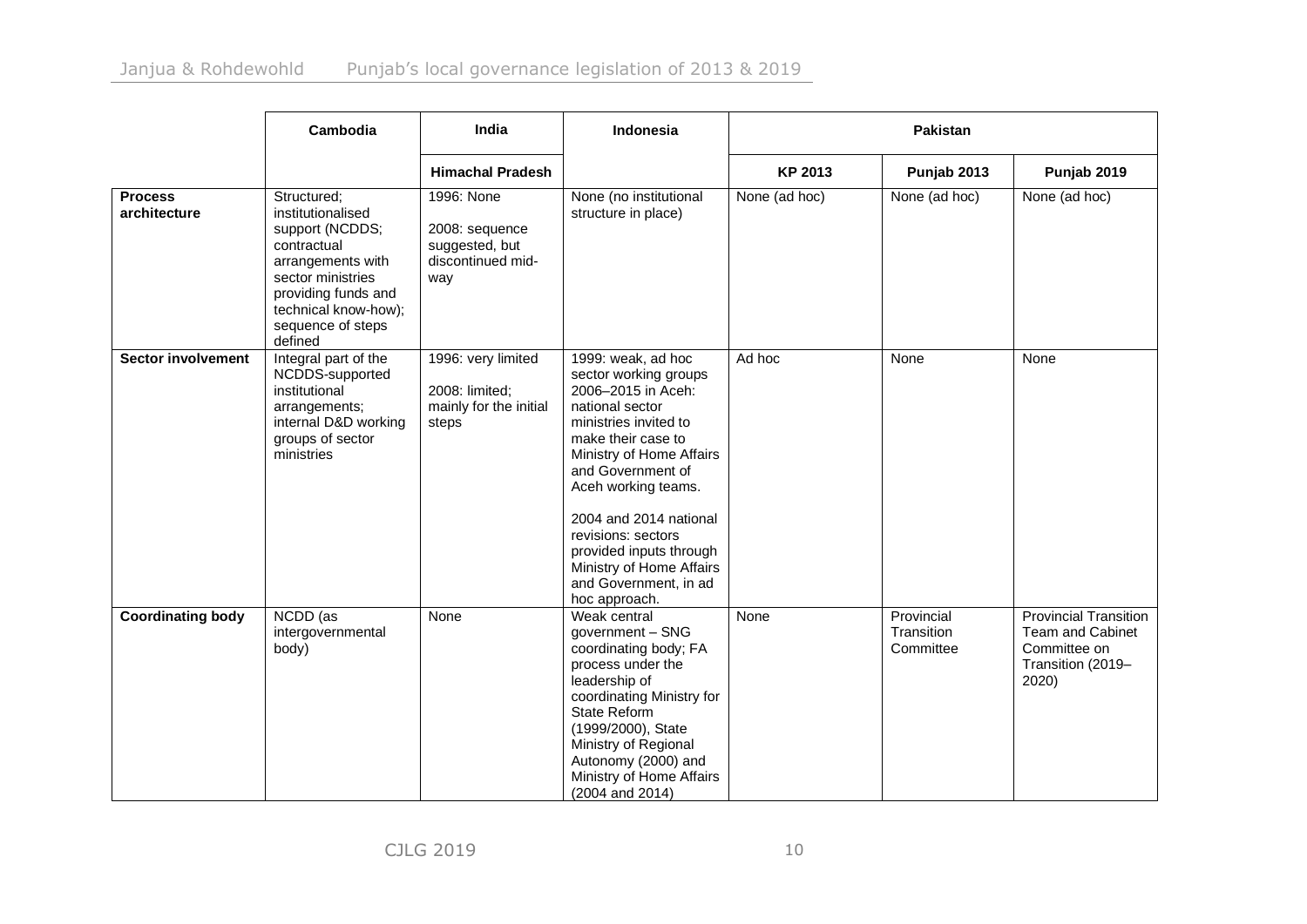|                                                                         | Cambodia                                                                                                                               | India                                                                | Indonesia                                                                                                                                                                                               | <b>Pakistan</b> |             |             |
|-------------------------------------------------------------------------|----------------------------------------------------------------------------------------------------------------------------------------|----------------------------------------------------------------------|---------------------------------------------------------------------------------------------------------------------------------------------------------------------------------------------------------|-----------------|-------------|-------------|
|                                                                         |                                                                                                                                        | <b>Himachal Pradesh</b>                                              |                                                                                                                                                                                                         | KP 2013         | Punjab 2013 | Punjab 2019 |
| Role of<br>development<br>partner                                       | Substantial inputs on<br>concept and process;<br>support to selected<br>sector ministries;<br>institutional funding of<br><b>NCDDS</b> | 1996: none<br>2008: conceptual<br>inputs and process<br>architecture | 1999-2003: significant<br>conceptual inputs<br>2004: some support but<br>marginal influence<br>2006-2009: significant<br>support and influence in<br>case of Aceh 2004: little<br>support and influence | Limited         | None        | Limited     |
| Role of non-state<br>actors from civil<br>society and private<br>sector | Very limited                                                                                                                           | None                                                                 | Limited                                                                                                                                                                                                 | None            | None        | None        |
| <b>Involvement of SNG</b>                                               | Very limited                                                                                                                           | None                                                                 | Limited (however veto<br>role of SNG association<br>in 2004 law revision)                                                                                                                               | None            | None        | None        |

**Key:** NCDD: National Committee for Subnational Democratic Development (Cambodia); NCDD-S: National Committee for Subnational Democratic Development – Secretariat (Cambodia); D&D: Deconcentration & Decentralisation; SNG: Subnational Government

**Source**: Authors' compilation based on Ferrazzi and Rohdewohld 2017 (Table 6.4)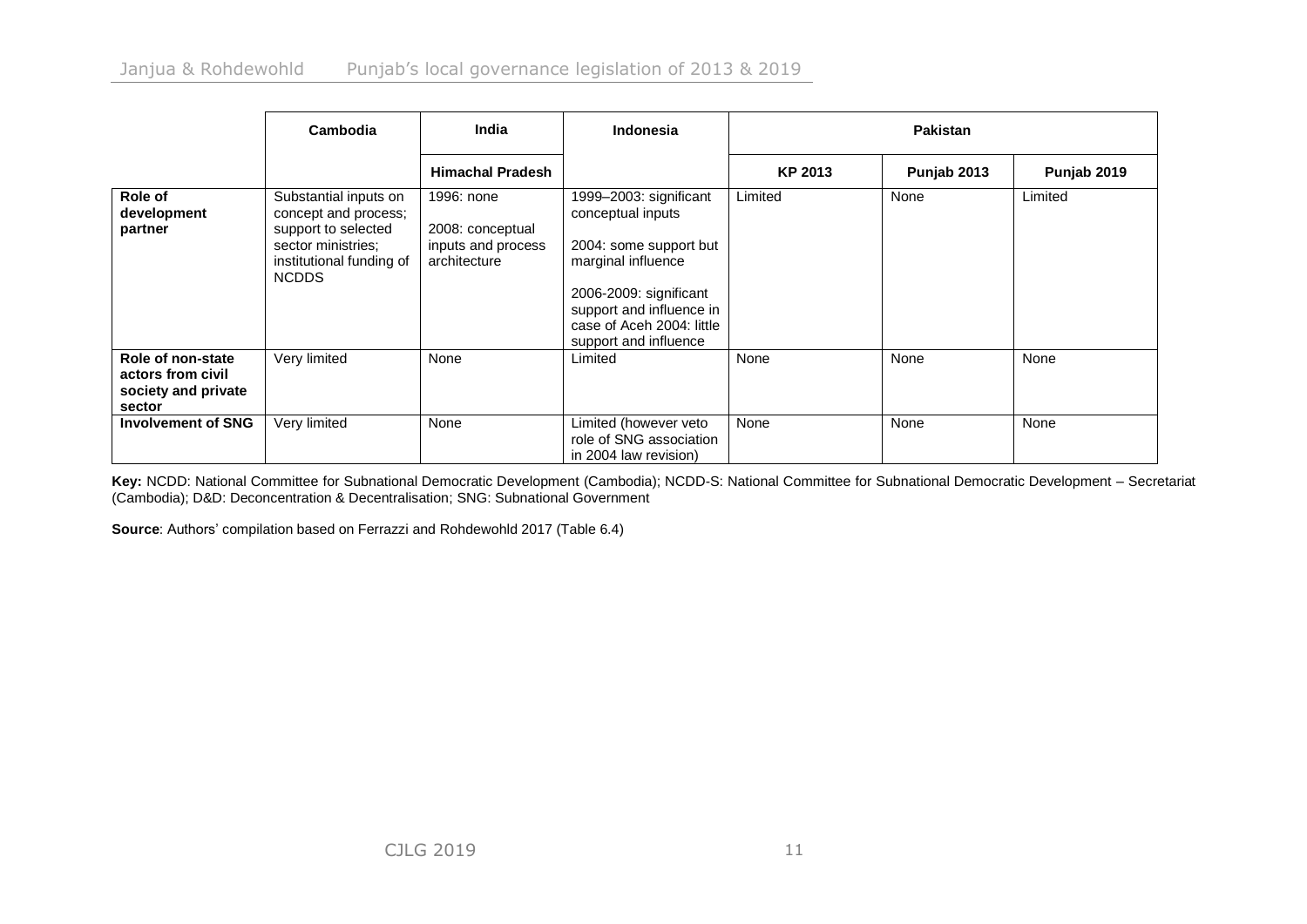#### *Functional assignment under PLGA-19*

The PLGA-19 does not deviate substantially from its predecessor as far as the basic features of its FA architecture are concerned: it follows the list model and also avoids explicitly defining functions as either 'obligatory' or 'discretionary'. As in 2013, there has been no structured process to discuss the assignment of functions with the provincial sector departments. Still, some modifications are noteworthy. For example, Section 5 (1) outlines in a very general manner the purpose and functions of local government by stating that, subject to and to the extent given under PLGA-19, *"every local government shall have the authority to run the affairs of [its] respective local area without improper interference"*. This mandate will include to:

*exercise its authority and to incur expenditure in the best interests of the residents without any favour or prejudice in a democratic and accountable manner, to involve all residents in running its affairs and from time to time consult them on the level, quality, range and impact of services, to provide services in a financially and environmentally sustainable manner, to give equitable access to services; and to promote and undertake development in the respective local area* (Section 5(2).

This formulation, weak as it is, gives at least some direction for the purpose and the activities of a local government. Like its predecessor, PLGA-19 stipulates that local governments must work 'within the provincial framework'; it also includes a considerable number of stipulations allowing the provincial government to direct local governments to undertake initiatives, to prevent local governments from other initiatives, to suspend and dissolve a local government, and to interfere in the scope of local government functions.

The detailed lists of functions in PLGA-19 can be found in the Third Schedule (for metropolitan corporations, municipal corporations and municipal committees), in the Fourth Schedule (for town committees) and in the Fifth Schedule (for *tehsil* councils). In each Schedule, functions are listed within two parts: Part 1 lists functions which local governments perform *"in such manner and to such extent as may be directed by the Government"* [Section 21(2)], while Part 2 lists functions which local governments perform in a manner and to the extent determined by the council. The wording of the Act can be interpreted in such a way that the Part 1 functions represent 'delegated' functions (since the Government determines the 'what' and the 'how'), <sup>6</sup> whereas Part 2 functions can be seen as 'devolved' functions, since PLGA-19 outlines the 'what' while the local council determines the 'how'. Although, as noted above, the law does not make a clear distinction between obligatory and discretionary functions, the formulation 'shall perform' indicates that both Part 1 and Part 2 functions should be regarded as obligatory functions. This distinction was not at all evident in the prior PLGA-13.

Depending on their size and type, local governments have functions related to **economic affairs** (e.g. economic value chain development); **social services** (e.g. primary and secondary education facilities;

<sup>6</sup> See Ferrazzi and Rohdewohld 2017, p. 13ff. on how to distinguish delegated functions from devolved and deconcentrated functions.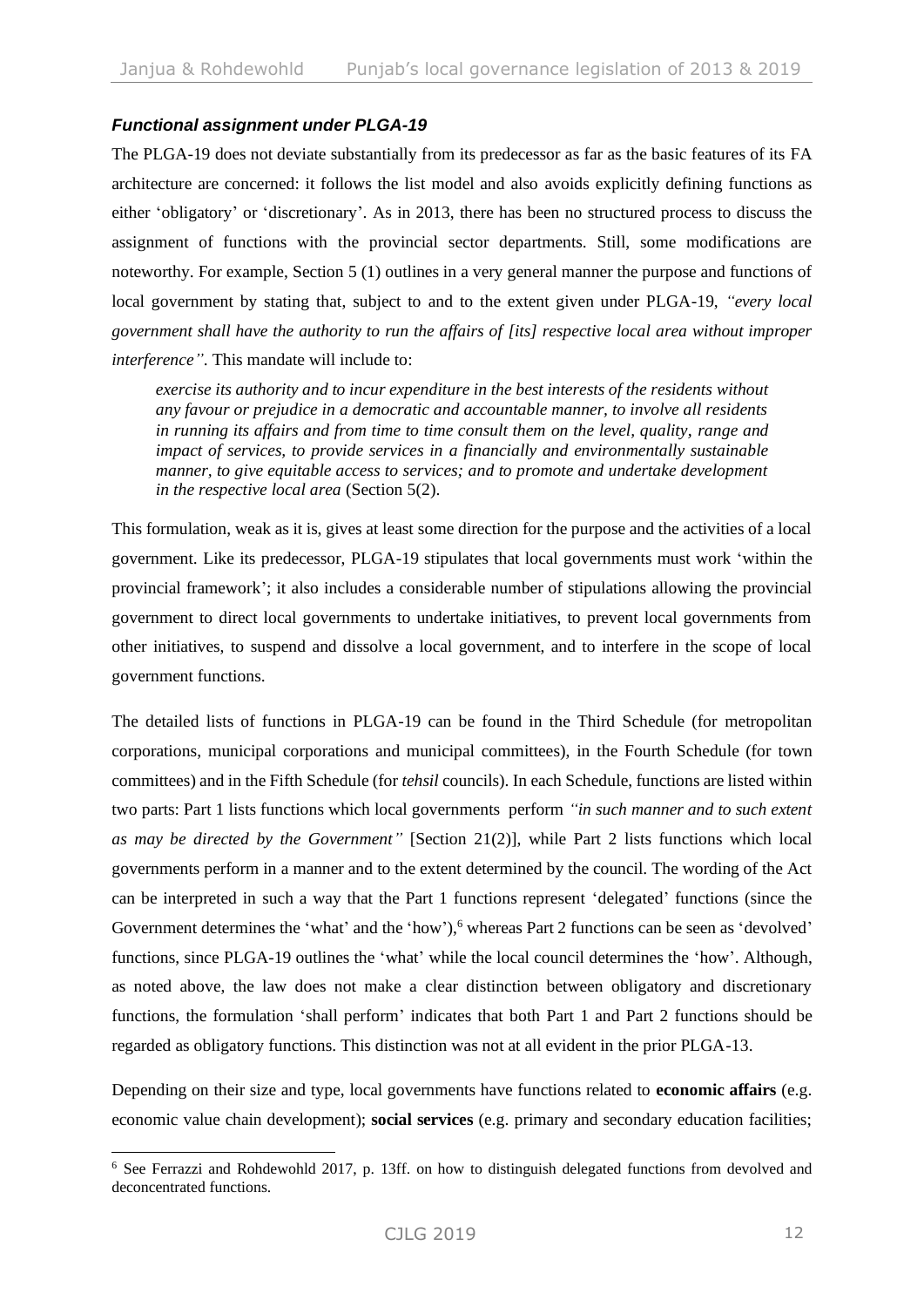pre-schools; primary healthcare facilities; children's services; community safety); **infrastructure and municipal services** (e.g. city roads and traffic management; water supply, sewerage and sanitation; solid waste management; building regulations; land use planning; burials and cremations; public conveniences; slaughtering of animals; licensing markets and fairs; parking; transport, parks and landscape development; signboards and advertisements; regulatory enforcement in assigned areas); **citizen registration** (e.g. registration of births, deaths, marriages and divorces); **cultural affairs** (e.g. arts and recreation, museums, galleries, libraries, sports); **emergency planning and relief**; and **environmental health and awareness services**.

However, the formulation of the functions is often vague (the term 'value chain development' is a good example), and for numerous functions a more detailed unbundling and discussion with the sector institutions concerned will be required to give clarity to local governments on what is expected and/or permitted. A positive innovation of the law relates to municipal services within the territorial jurisdiction of metropolitan corporations: Section 21(2) of the PLGA-19 eliminates the duality of politically elected local governments and technical-administrative service providers (such as local development authorities, water and sanitation agencies, solid waste companies, parking companies, park and horticulture authorities etc.) which have been accountable only to the provincial government. The metropolitan corporations' full control over these service providers signifies a significant increase of their operational and political space and will hopefully remove the existing overlap of mandates between the provincial and local level

#### **Discussion and recommendations**

The FA architecture of PLGA-19 shows marginal positive changes compared to its predecessor legislation. It provides the option to strengthen the functional responsibility of metropolitan corporations, by bringing previously semi-autonomous public authorities (which deal with local government functions but are run by the provincial government) under the control of elected metropolitan mayors. 7 It also widens the scope of local government functions, as education and some health functions are assigned once again to the local governments (rather than residing in structures which are devolved in name only). Overall, PLGA-19 focuses strongly on the obligation of local governments to deliver services (Janjua and Rohdewohld 2019).

However, a note of caution is in order. The wording of the functions (in the various Schedules) is open to widely differing interpretations, as well as confusion between the local and the provincial levels. Insufficient involvement of sector departments in the drafting of the Act accounts in part for this lack of clarity – but redressing this shortcoming will require substantial inter-departmental engagement between key provincial regulatory departments such as Planning, Finance, and Local Government &

 $7$  In 2001, a similar effort to devolve these functions to local governments was made, but could not be implemented successfully.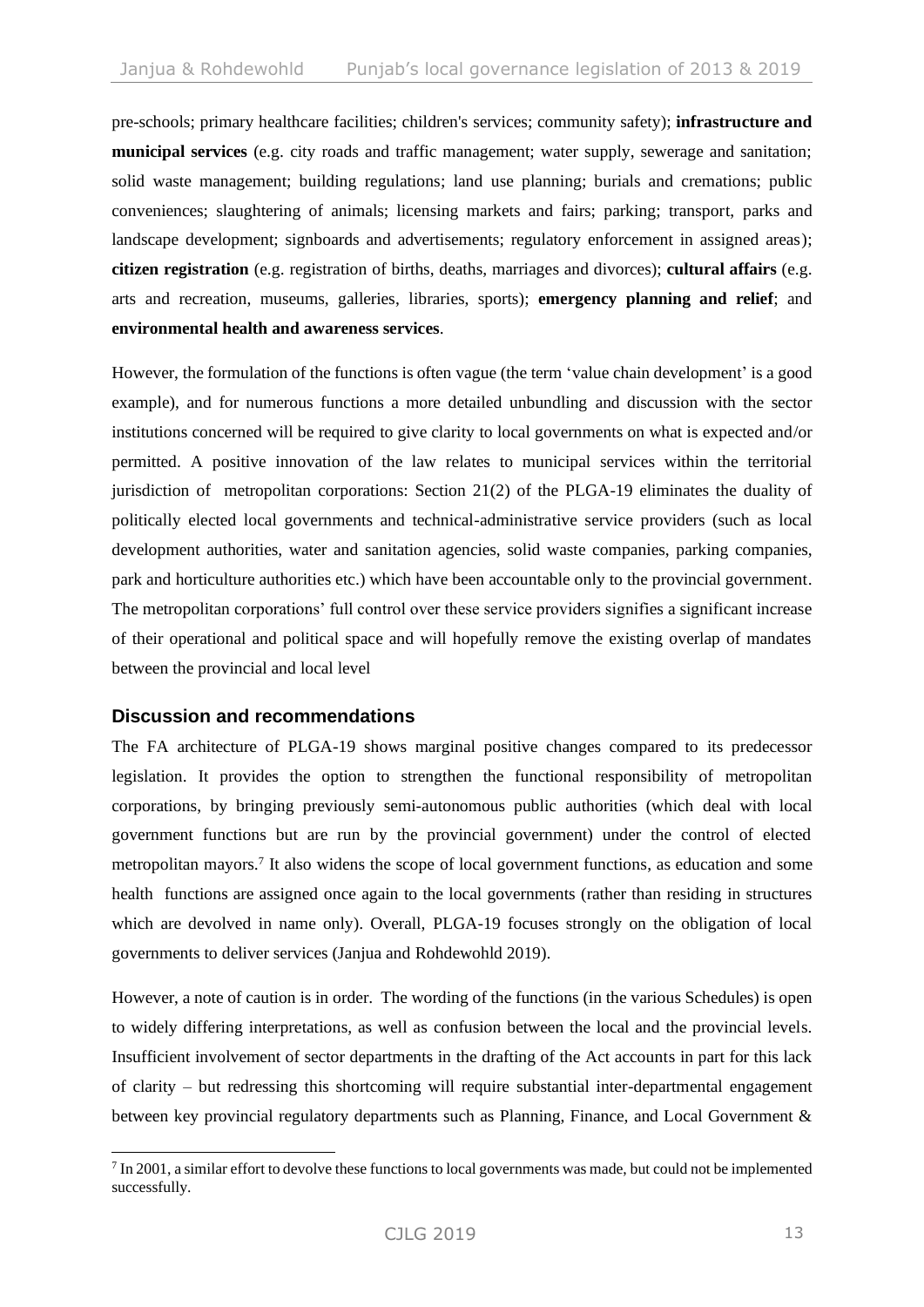Community Development, and the sector departments, to clarify the distribution of functions between the provincial level and the various categories of local governments. It is not clear when or if this is likely to happen. While the KP provincial government has organised FA workshops with the devolved sector departments in KP, to develop lists of sector functions for the future *tehsil* local governments and devise related staffing structures and asset requirements, the Punjab provincial government has so far taken no such steps.

Yet such discussions will be essential. The fiscal decentralisation concept embedded in PLGA-19 includes an element of performance measurement, as well as fiscal rewards for strong performance in service delivery; however, applying such a concept in a meaningful manner requires the clear delineation of local government functions and a subsequent determination of performance standards. Such clarification would also facilitate better targeted and holistic capacity development interventions both for local government officials and elected representatives – something that was widely missing under PLGA-13.

Another problem with PLGA-19 is the Act's undeclared use of different modalities of decentralisation (**delegation**, as seen in the functions listed in Part 1 of Schedules III to V; and **devolution**, as seen in the functions listed in Part 2 of the same Schedules). These different modalities risk leading to opaque relationships between the provincial and local levels since, by definition, technical and legal oversight should be much stronger for delegated functions than for devolved functions; for the latter, oversight should be limited to legal aspects. The authors recommend a more precise conceptual distinction between the two modalities in PLGA-19 to facilitate the establishment of adequate reporting and oversight mechanisms.

As of late 2019, litigation against the PLGA-19 was ongoing at the Lahore High Court (and with the potential to be referred to the Supreme Court of Pakistan). Nevertheless, the provincial government was publicly maintaining its intention to conduct first local elections of village panchayats and neighbourhood councils by the end of 2020, and in the second phase will go for elections under PLGA-19. The provincial government needs to act swiftly to clarify the functional responsibilities of the local governments vis-à-vis the provincial sector departments well before the inductions of elected representatives. Without such clarification, it will be impossible to create clear accountability mechanisms between local communities, their elected representatives and the local administration.

In light of the above concerns, the authors conclude that the marginal improvement of FA architecture in PLGA-19 compared to PLGA-13, as reported above, will not automatically result in better local government performance (or better service delivery). In the past, reforms of the local government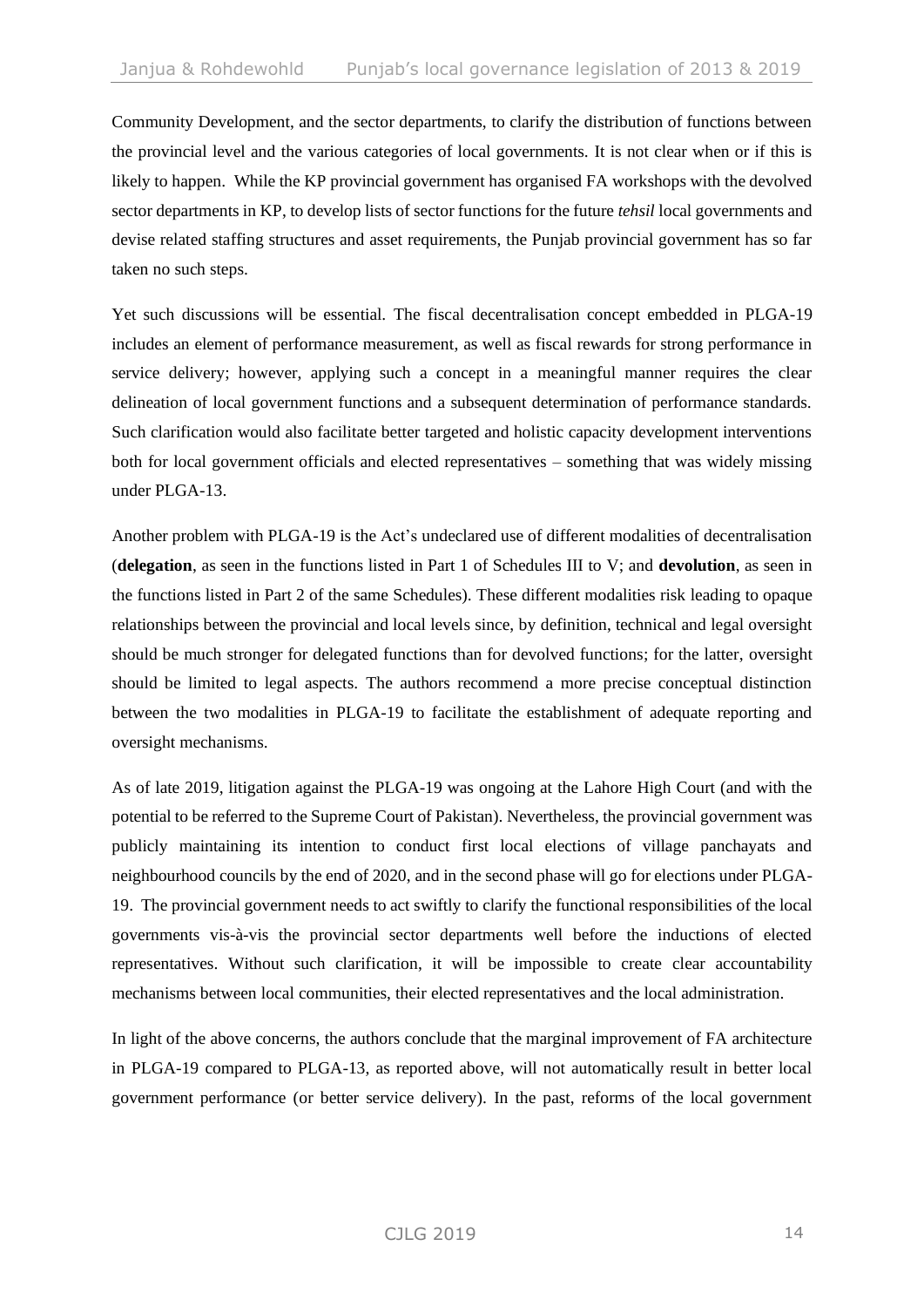system have too often suffered due to lack of proper implementation,<sup>8</sup> inconsistent policies,<sup>9</sup> and fragmentation of the institutional structures and processes which enable local governments to function. Punjab's 2019 legislation is more challenging and complex than that of 2013, and therefore demands more capacity from key provincial institutions to steer, monitor and guide its implementation. At a practical level, this means the availability of relevant data and information, the ability to analyse existing information against declared policy intentions, and the institutional capability to formulate and enforce policy changes. Therefore the proper establishment, resourcing and performance of institutions like the Punjab Local Government Finance Commission, the Punjab Local Government Commission, the Punjab Local Government Board and the Inspectorate of Local Government, as well as the interaction between district administrations and local governments, will be crucial; as will the ability of the Punjab Local Government & Community Development Department to oversee the local government system, identify and analyse policy implementation issues, and create consensus between sector departments.

## **Declaration of conflicting interest**

The authors declared no potential conflicts of interest with respect to the research, authorship, and/or publication of this article.

## **Funding**

The authors received no financial support for the research, authorship, and/or publication of this article.

#### **References**

- Afzal, M. (2018) Decentralization and service delivery: Education in Punjab. In: Kugelmann, M. and Hussain, I. (eds) *Pakistan's institutions: We know they matter but how can they work better?* (pp. 83–96). Washington DC: Wilson Center.
- Aiyar, M.S. (2015) Inclusive governance for inclusive development: The history, politics and economics of Panchayat Raj. In: Faguet, J.-P. and Pöschl. C. (eds) *Is decentralization good for development? Perspectives from academics and policy makers* (pp. 80–108). Oxford: Oxford University Press. <https://doi.org/10.1093/acprof:oso/9780198737506.003.0004>
- Ali, S.M. (2018) *Devolution of power in Pakistan*. Special Report No. 422. Washington DC: United States Institute of Peace.
- Cheema, A., Khan, A. and Myerson, R. (2015) Breaking the countercyclical pattern of local democracy in Pakistan. In: Faguet, J.-P. and Pöschl, C. (eds) *Is decentralization good for development? Perspectives from academic and policy makers* (pp. 68–79). Oxford: Oxford University Press.
- CLGF. (Commonwealth Local Government Forum) (2018) *The local government system in Pakistan.* Commonwealth Local Government Handbook 2018. London: CLGF.
- CPDI. (Centre for Peace and Development Initiatives) (2018) *Policy paper on Punjab Provincial Finance Commission (PFC) Award.* Islamabad. CPDI.

<sup>&</sup>lt;sup>8</sup> A typical example is the human resource policy which often creates (or 'sanctions') positions in the local administration without having the financial means to fill these positions. For instance, in 2017, nearly half of the sanctioned positions of municipal officers in the province were vacant. In the same policy field, the nonimplementation of a district service as foreseen under the 2001 Punjab Local Governance Ordinance's Section 140A undermined the autonomy of local governments in the management of their own human resources.

<sup>9</sup> Such as the half-hearted implementation of the 2017 Provincial Finance Award which was conceptually sound but never fully executed by the provincial government. (CPDI 2018).